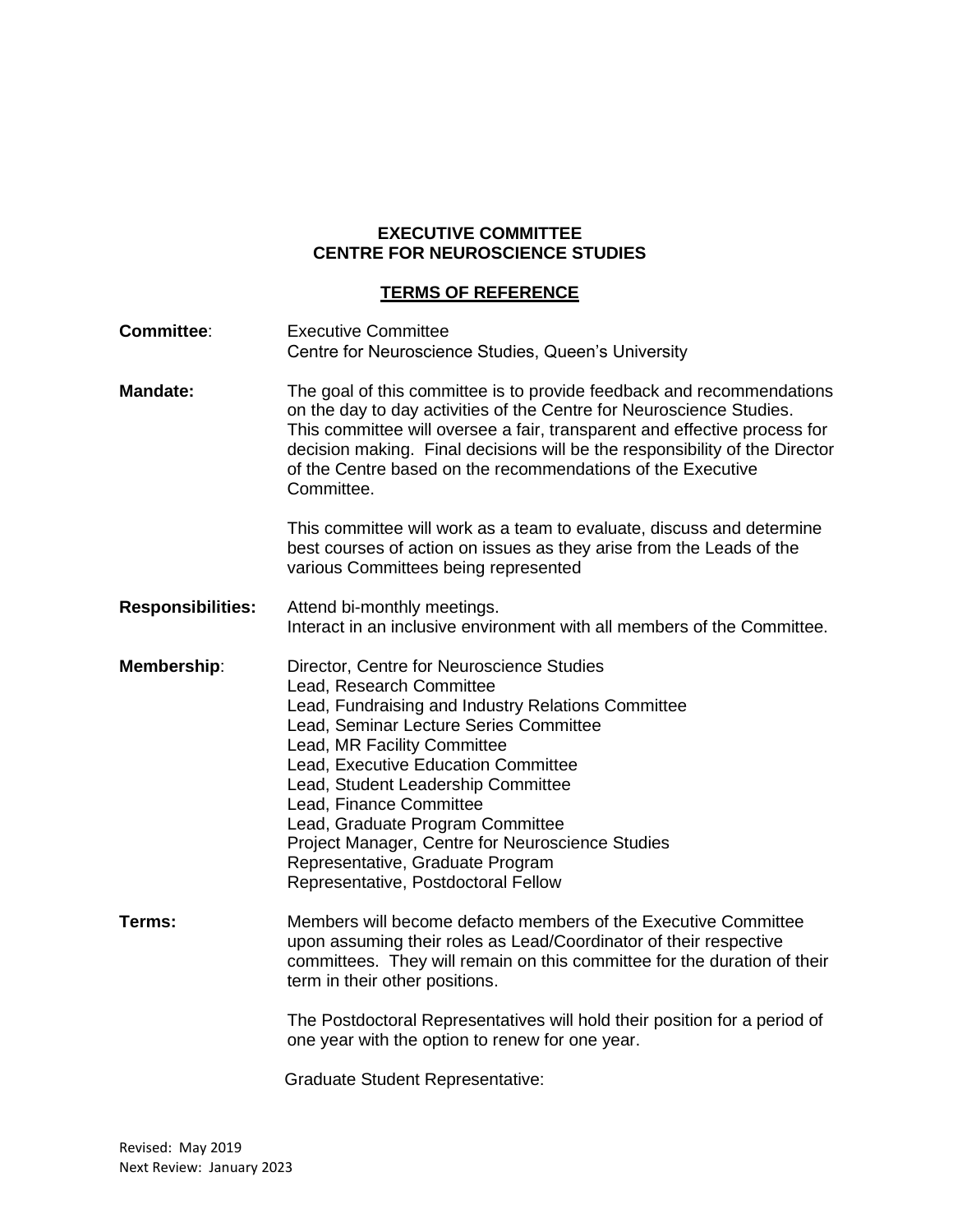|                         | The student will sit on the Committee for a one-year term to allow for<br>equal access to Committee involvement for all students.<br>The same student can sit on the committee for a maximum of<br>$\Omega$<br>two years in a row but must be re-elected through the<br>September election period rather than be grandfathered into<br>the position for the next year.<br>The student representative will be elected by the CNS student<br>$\circ$<br>body through the CNS September election period. The first<br>meeting after the September election will have both the<br>outgoing and incoming student representatives to allow for<br>proper transition of responsibilities |
|-------------------------|-----------------------------------------------------------------------------------------------------------------------------------------------------------------------------------------------------------------------------------------------------------------------------------------------------------------------------------------------------------------------------------------------------------------------------------------------------------------------------------------------------------------------------------------------------------------------------------------------------------------------------------------------------------------------------------|
|                         | Should a member be unable to attend meetings on a regular basis, the<br>member will be replaced.                                                                                                                                                                                                                                                                                                                                                                                                                                                                                                                                                                                  |
| Chair:                  | The Director of the Centre for Neuroscience Studies will chair all<br>meetings.                                                                                                                                                                                                                                                                                                                                                                                                                                                                                                                                                                                                   |
| <b>Administration:</b>  | The Senior Secretary of the Centre for Neuroscience Studies will attend<br>meetings and take minutes.                                                                                                                                                                                                                                                                                                                                                                                                                                                                                                                                                                             |
| Meetings:               | Bi-monthly                                                                                                                                                                                                                                                                                                                                                                                                                                                                                                                                                                                                                                                                        |
| Quorum:                 | 50% of the membership (6 members)                                                                                                                                                                                                                                                                                                                                                                                                                                                                                                                                                                                                                                                 |
| <b>Decision Making:</b> | Committee members are encouraged to work toward consensus-based<br>decision making (See Appendix 1)                                                                                                                                                                                                                                                                                                                                                                                                                                                                                                                                                                               |
|                         | <b>Conflict of Interest:</b> Members should declare a conflict of interest to the Director in advance<br>who will determine an appropriate course of action.                                                                                                                                                                                                                                                                                                                                                                                                                                                                                                                      |
| <b>Reporting:</b>       | The committee shall report to the Director of the Centre                                                                                                                                                                                                                                                                                                                                                                                                                                                                                                                                                                                                                          |
| <b>Review:</b>          | The terms of reference will be reviewed every 5 years.<br>Next review January 2023                                                                                                                                                                                                                                                                                                                                                                                                                                                                                                                                                                                                |